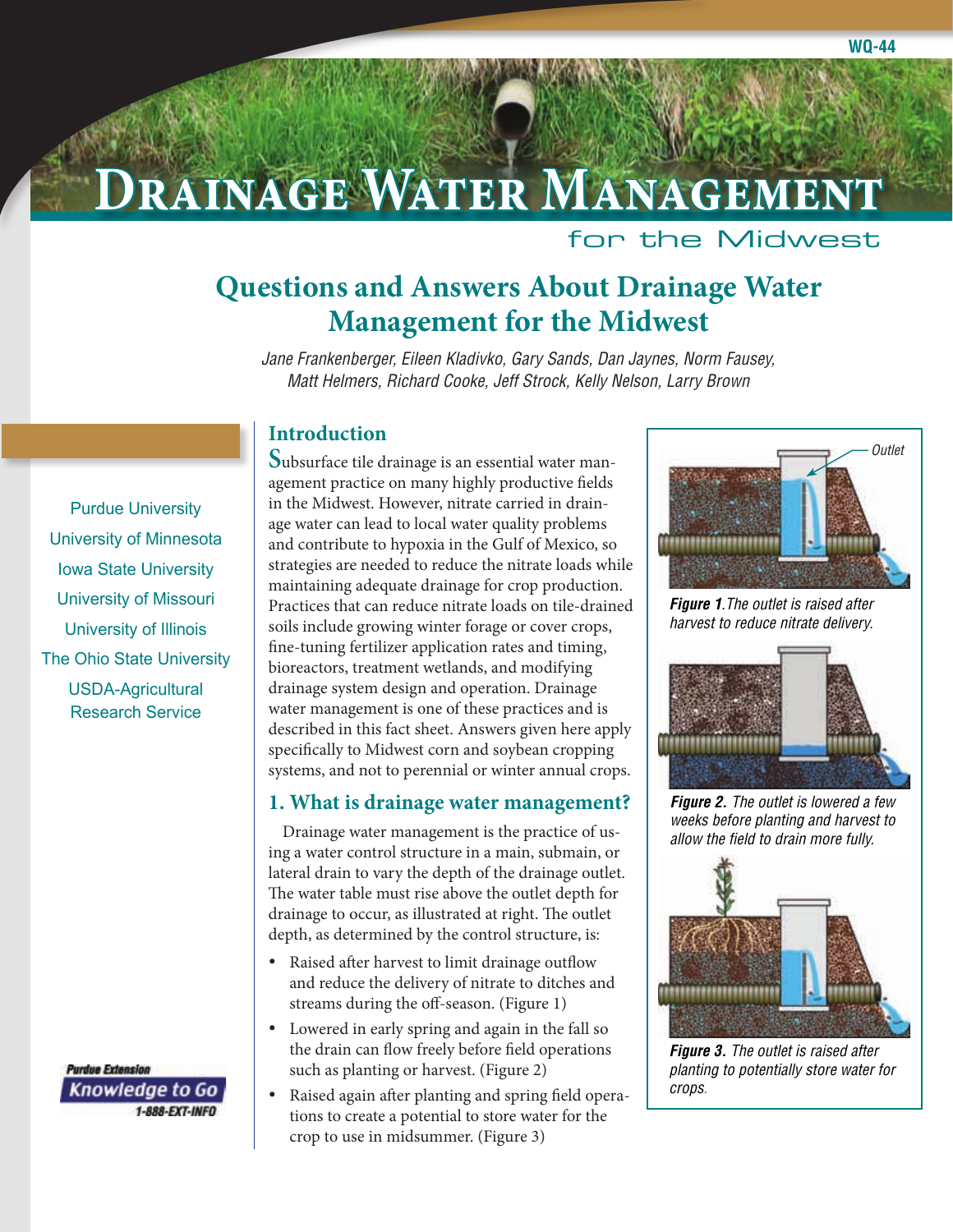### **2. Is drainage water management the same as subirrigation?**

No. Drainage water management relies on natural rainfall to raise the water table, and the water table will fluctuate below that depth without sufficient rainfall. Subirrigation adds water to the subsurface drainage system to raise the water table close to the outlet depth and to maintain it there. Subirrigation typically requires closer spacing of the tiles than that in a conventional or controlled drainage system. Subirrigation also requires an adequate water supply to meet crop needs throughout the growing season.

### **3. What fields are most suitable for drainage water management?**

The practice is only suitable on fields that need drainage, and is most appropriate where a pattern drainage system (as opposed to a random system) is installed or is feasible. The field should be flat (generally less than 0.5 percent slope) so that one control structure can manage the water table within 1 to 2 feet for as many acres as possible. If drainage laterals are installed on the contour, the practice could be used with greater slopes. The producer must be able to manage the drainage system without affecting adjacent landowners. The practice can be used with any drain spacing; however, narrower drain spacing reduces the risk of yield loss due to excess wetness during the growing season. If a new drainage installation is being planned for a field, drains should be designed for minimum grade (along the contours), so each control structure can control the maximum possible area of the field.



*used to vary the depth of the drainage outlet. Flatter fields require fewer structures.*

### **4. How many acres can I manage with one structure?**

It depends on field topography and the desired uniformity of water table management. Flatter fields require fewer overall structures and allow each structure to manage a larger area. A field is typically divided into "drainage management zones," each managed by one control structure. The zones are delineated by the desired feet of elevation change within the zone, which corresponds to the desired uniformity of water table management. For example, to maintain control of the water table to within 1 foot of the desired depth, a structure must be placed in a drainage management zone with 1 foot or less of elevation change. One structure can typically control at least 10 or 20 acres, and the larger the area that can be controlled with one structure, the more economical the practice.

### **5. How much management is required?**

The level of management required depends on whether the water control structures will be used to raise the system outlet during the fallow season, the growing season, or both. During the fallow season, the only management required is to raise the outlet after harvest and field operations in the fall, and to lower it about two weeks before the start of field operations in the spring. During the growing season, management may involve temporarily lowering the outlet height to increase the drainage during periods of heavy rain or sustained wet periods. Automated devices are available to aid in management.

### **6. How do I manage the outlet?**

Current recommendations are to place the control structure outlet within 6 inches of the field surface for maximum water quality benefits in the winter months. (Some surface ponding might occur in depressional areas of the field.) Researchers have yet to determine the optimum outlet height during the growing season, but they suggest an outlet depth of 2 or more feet below the field surface. The goal is to provide enough drainage for good aeration and root development but to capture some of the water that would otherwise drain out under conventional systems. It is important to understand that the drainage outlet setting does not ensure that a water table will be present at the desired depth; sufficient rainfall must occur for the water table to rise to the depth of the outlet setting. Caution should be exercised during the growing season, because maintaining water table depths shallower than 2 feet may In drainage water management, water control structures are <sup>Increase</sup> the risk of crop excess water stress during pro-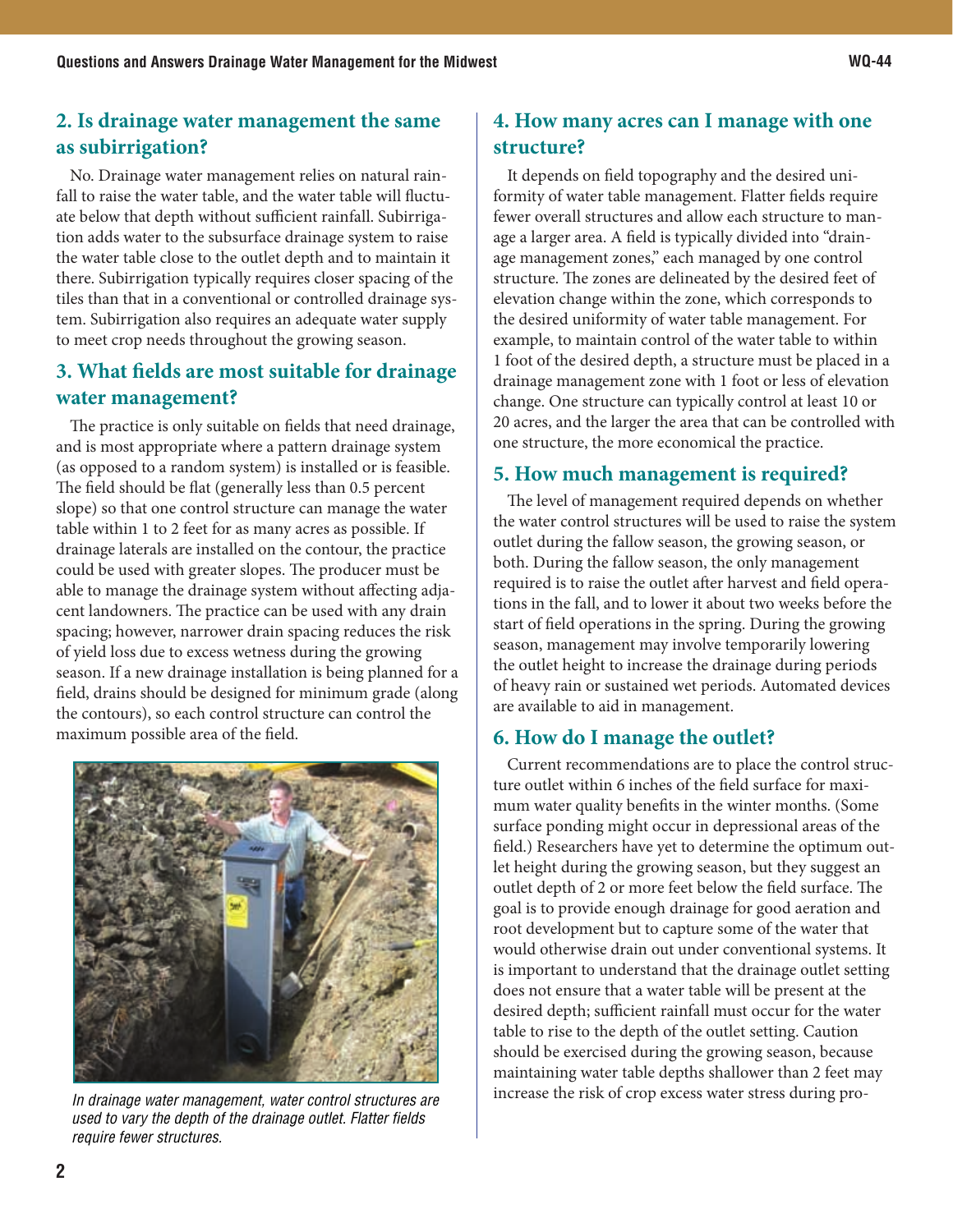### **Purdue Extension**



*Management includes raising the outlet after harvest and planting, and lowering the outlet before field operations in the spring and fall.*

longed wet periods in spring/summer. Particular attention should be paid to the management of soybean fields, since soybeans are less tolerant of wet roots.

### **7. Do I need a pump for drainage water management?**

Not unless you need a pump for your existing drainage system, such as drainage systems that outlet into pumped sumps where gravity flow outlets are difficult or impossible to establish.

### **8. When is it possible to retrofit an existing system?**

Most drainage systems can be retrofitted with control structures, but sometimes the benefits will not be significant because of the slope and layout of the pipes. The best candidates for retrofitting are pattern drainage systems where the grade of the laterals is 0.2 percent or less.

### **9. Will I need more drain tile (narrower spacing)?**

No. This practice is not like subirrigation, which is only economical with narrower spacing. Drainage water management is more likely to increase yield on fields with pattern drainage, rather than those with random drainage. Narrower drain spacing may reduce the risk of yield loss during times of heavy rainfall, because water is removed faster.

### **10. What yield impact can I expect?**

With proper management of the structures and timely rainfall, the potential exists to improve crop yields beyond the typical crop response to drainage. However, field research on the agronomic benefits of the practice is very limited and inconclusive. Field studies in North Carolina have found average yield increases of about 5 percent, with greater response in some years. For Midwest conditions, computer modeling studies show limited long-term crop yield benefits (up to 5 percent) with controlled drainage, because yield benefits will not accrue in years where rainfall is not sufficient or not at the right time to raise the water table above the tile depth. Potential crop yield increases will be greater in regions where drains typically



*With proper management of the structure and timely rainfall, drainage water management may improve crop yields in some years.*

flow for long periods after planting, because more water is available to be stored in the root zone. In all regions, increases in crop yields will be much greater in some years than in others. There may be a risk of excessive moisture in some years, but the risk can be minimized with proper management.

### **11. How much less nitrate flows into ditches and streams?**

Studies have found reductions in annual nitrate load in drain flow ranging from about 15 percent to 75 percent, depending on location, climate, soil type, and cropping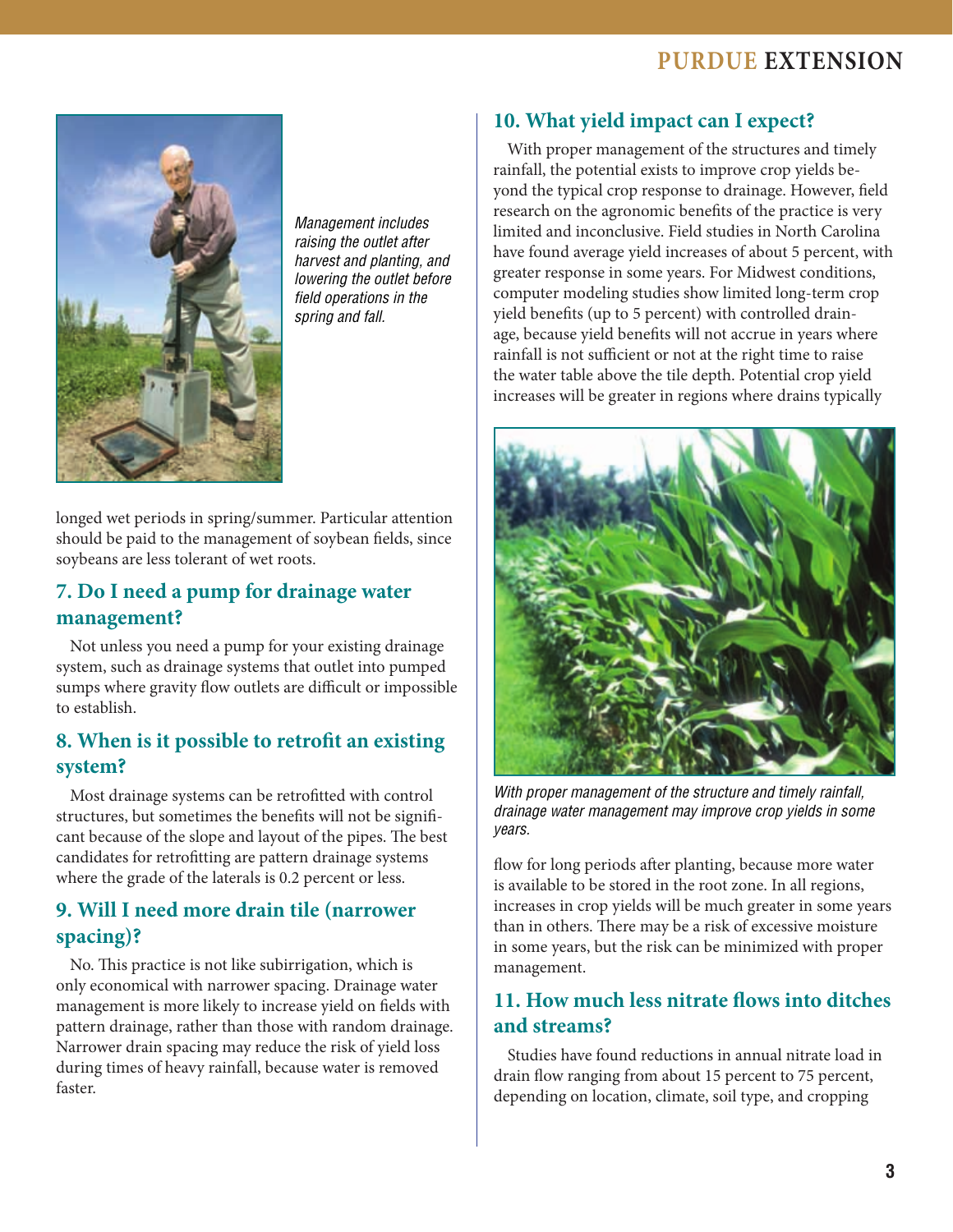

*Drainage water management reduces the nitrate that flows to ditches and streams from tile drains compared to unmanaged drainage (shown above).*

practice. Nitrate load is reduced by about the same percentage as drain flow is reduced, since most studies have found that drainage water management does not change the nitrate concentration in the drain flow. In regions where much of the drainage takes place during the winter (such as Illinois, Indiana, and Ohio), the reduction is likely to be greater than where most of the drainage takes place in April or later, such as in parts of Iowa and Minnesota.

### **12 Can I use less nitrogen fertilizer?**

No. Reducing the annual drain flow does not imply that all of that unreleased water with its soluble nitrate is still in the field. Most of this water and nitrate leave the field by some other route. That flow path is longer and slower, giving more opportunity for denitrification or assimilation of the nitrate into organic nitrogen forms, and any nitrate that remains in the root zone will be lost when water is released before planting.

### **13. Where does the rest of the nitrate go?**

Nitrate reductions from drainage management systems result from three factors: (1) reduced volume of drainage water exported from the system, (2) denitrification within the soil profile, and (3) deep seepage. The decrease in drainage water has been measured in several locations and is a major factor in reducing nitrate flow to ditches and streams. Some of the water that is not drained becomes surface runoff instead, but nitrate concentrations are considerably lower in the surface runoff. Denitrification converts some of the nitrate to harmless nitrogen gas  $(N_2)$ as well as a small amount of nitrous oxide  $({\rm N_2O})$ , a potent greenhouse gas, but the extent of denitrification is not

known. The amount of deep seepage has not been quantified, nor has the extent to which the nitrate will be denitrified as it travels through these pathways.

### **14. How does drainage water management affect soil quality?**

This question has not been studied under field conditions, so the answer is based on knowledge from related studies. A small increase in soil organic matter content is likely with drainage water management, and this would be a positive effect on soil quality. Drainage water management will cause prolonged wetness during the non-growing season, and this may promote the breakdown of aggregates. But normal drying of the soil is likely during the growing season, and this process contributes to aggregate formation and stability. Field operations carried out when the soil is wet add to soil compaction, but proper drainage water management would allow drainage for a sufficient amount of time before field operations so that soil wetness would be comparable to that in fields with conventional drainage.

### **15. Will earthworms be affected?**

Maybe. Worms in general do not like soil that is too wet, but scientists are not sure how wet is "too wet" for earthworms. The effect of drainage water management is likely to vary for different species of worms. Some evidence suggests that nightcrawlers may be most sensitive to excessive wetness, although more studies are needed. Worm populations are also highly variable. Some fields or portions of fields have high populations, and other areas have low populations. To understand whether the higher water table has affected worms at specific sites, researchers must count



*Earthworms may be impacted by drainage water management, but more research is needed.*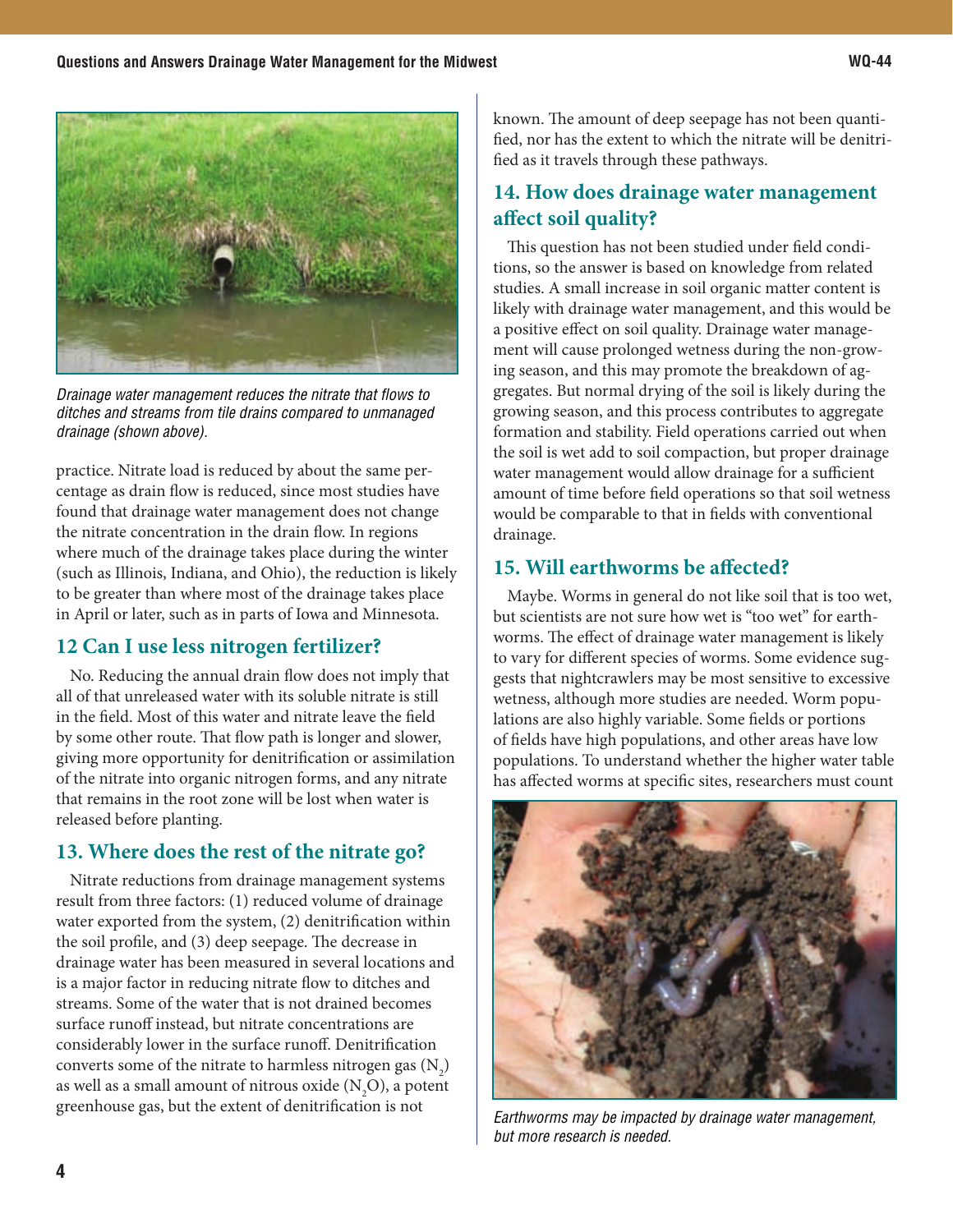### **Purdue Extension**

worms before drainage water management is initiated and then again several years later. These studies are just beginning.

### **16. Will the practice cause blowouts?**

Not with most commercially available control structures installed on shallow gravity flow drainage systems. Excessive pressure heads within a drainage pipe cause blowouts. Most commercial control structures do not close tile outlets, but simply raise the elevation or height of the outlet. Water is free to flow over the top of the control structure, keeping pressure heads within the field drainage system only marginally greater than that at the top of the control structure. Some control structure designs use pressure-sensitive valves that, again, will not allow excessive buildup of pressure heads within the drainpipe. However, if the drains are closed using valves, excessive pressure heads are possible and these need to be monitored carefully. Finally, if the downstream drainage mains are not sized correctly, the large discharge volumes that can result from lowering the water table in the spring, especially if several fields are lowered at once, could cause blowouts below the farmer's field.

### **17. Will drainage water management cause tile plugging?**

Probably not. Raising the water table can cause water to move more slowly or stagnate in the tile drains, allowing any sediment to settle out. However, the high flow rates that result from setting the control structures to lower the water table in the spring will probably flush any accumulated sediment from the tile system, especially systems that are installed on a self-cleaning grade.

#### **18. Will tile freeze?**

Soils rarely freeze as deep as the tile, and they are less likely to do so when the water table has been raised with the control structure. Freezing of the control structure itself could be an issue, as cold air can settle in the structure housing. A frozen control structure could make it impossible to lower the outlet depth in the spring to lower the water table. However, there have been no reports of control structures being frozen in the spring at the recommended time for lowering the water table.

### **19. Will my neighbors be affected?**

Maybe. Site selection certainly needs to include consideration of potential impacts on neighbors. Upstream neighbors on the same drainage main could be affected,



*Freezing is unlikely to be a concern, as soils rarely freeze as deep as the tile.*

so managing the outlet of a shared main is not a good idea unless the upstream field is at least 2 to 4 feet higher in elevation than the outlet being managed. There are no anticipated impacts on downstream neighbors on the same drain system, unless mains are not sized correctly (see answer to Q16). Other potential problems include raising the water table near home septic fields. Septic leach fields need several feet of unsaturated soil below them for adequate treatment.

### **20. Will surface runoff, erosion, and the loss of other chemicals be increased?**

Maybe. Wetter soils are likely to have more runoff and erosion. Since some contaminants such as phosphorus and pesticides are lost through surface runoff and erosion, this is an important consideration. If there is a pathway for runoff to leave the field, drainage water management may increase runoff and associated contaminants during the time that the water level is raised. However, most pesticides are applied just before planting, when the water controlled over the winter would have already been released. Also, land that is most suitable for drainage water management is very flat, and is therefore less likely to be susceptible to water erosion. A wetter soil profile due to drainage water management could potentially reduce wind erosion on selected soils and landscapes.

### **21. Will manure application be affected?**

Possibly. Spring application of manure is generally not compatible with drainage water management, while summer and fall application can be. When the water table is near the soil surface, as it would be in spring with drainage water management, manure cannot be applied because of trafficability and soil compaction problems. Lowering the outlet even earlier in the spring to allow for spring application would negate much of the nitrate reduction benefit of drainage water management. When the soil is dry, however, such as in summer or early fall, raising the subsurface drain outlets can prevent the entry into surface water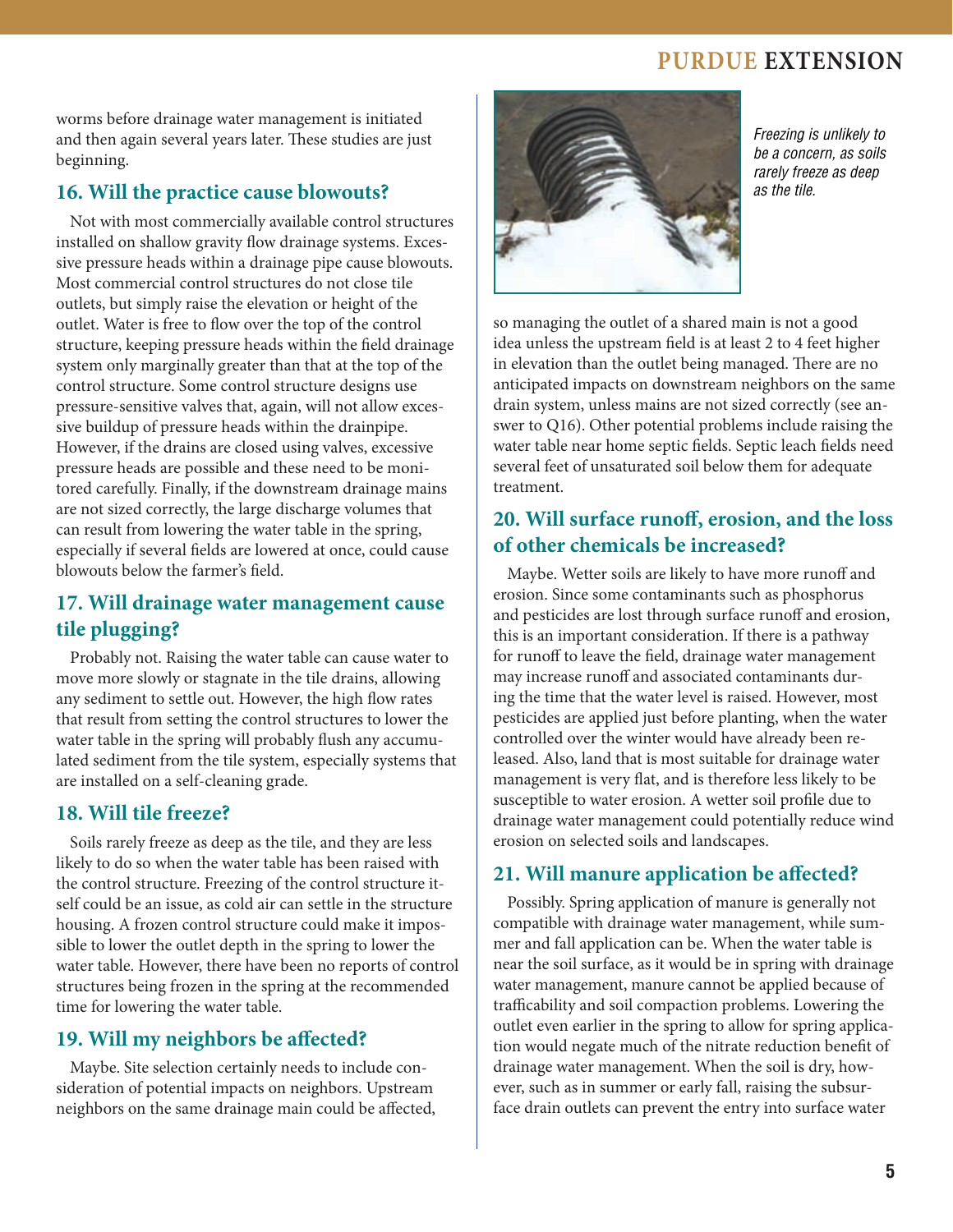of liquid manure that has leaked directly into drainage pipes through macropores caused by roots, earthworms, or cracks. In fact, raising subsurface drain outlets before liquid manure application is a recommended practice in some states (e.g., Michigan and Ohio). In most years in the fall, there is an adequate time window for manure application between when the outlets are raised and sufficient rainfall occurs to raise the water table to near the surface. Because of an increased potential for surface runoff after the water table has risen, manure should be injected or incorporated into the soil.

### **22. How much does drainage water management cost?**

Costs include purchase of the water control structure, installation of the structure, and management time. Structure costs range from \$500 to \$2,000, depending on height, size of tile, structure design, manufacturer, and whether it is automated. Some contractors and farmers fabricate their own structures. Installation costs may be about \$200 for a basic structure in a new drainage system installation, but may increase depending on the size of the structure, level of automation of the structure, and for retrofit situations. Assuming grades are flat enough for one structure to control 20 acres, initial costs would be in the range of \$20 to \$110 per acre. A producer should also consider the cost of the time spent on management of the structure.

### **23. What is the life of a water control structure?**

The practice of drainage water management is still fairly new, so there is not a large body of experience on which to base estimates of structure life. Materials used in control structures may include plastics, metal, rubber (gaskets), and electronic components (for automated structures), each with varying durability and longevity of use. One manufacturer's structures have been used for water management in wetlands and are still working well after 20 or 25 years.

### **24. What crop varieties work best?**

No research has considered this question. The best varieties may vary by location. High-yield varieties with good early vigor and disease resistance should perform well in a managed drainage system.

### **25. How is the application of other conservation practices affected?**

Drainage water management should be one of a suite of practices in an overall conservation plan. Drainage water



may need to be managed differently, depending on other practices in a plan. For example, drainage water management may not work well with cover crops unless the water is not raised as high in the winter and is let out earlier in the spring. No-till soils tend to be colder and wetter, and water may need to be released earlier to allow for longer warm-up. Drainage water management can work well in conjunction with riparian buffers to remove nitrate not otherwise treated by the buffer.

### **26. Who will help pay for the practice?**

The USDA National Resource Conservation Service (NRCS) has approved conservation practice standards that support drainage water management in some states. The standards are 554, "Drainage Water Management," and 587, "Structure for Water Control." Farm Bill programs, including the Environmental Quality Incentives Program (EQIP) and the Conservation Security Program (CSP), may provide some of the cost of structure installation and/or a management incentive for a number of years in some states. The Conservation Reserve Program (CRP) and Conservation Reserve Enhancement Program (CREP) may provide funding for the installation of structures in riparian buffers in some states. For more information, talk with your local District Conservationist.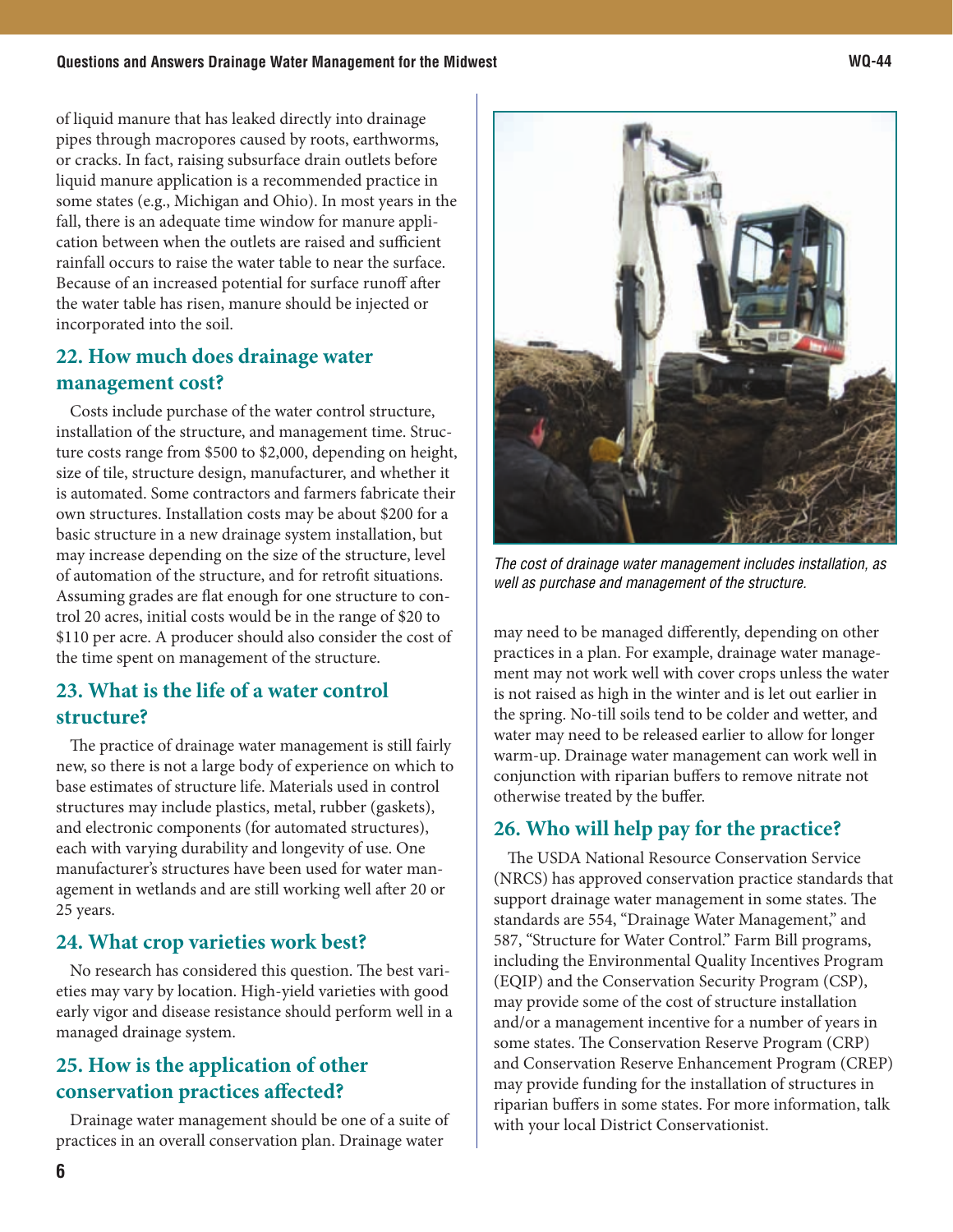### **Purdue Extension**

### **27. Where can I get more information?**

The Agricultural Drainage Management Systems Task Force is a national effort to improve drainage practices to reduce adverse impacts while enhancing crop production and conserving water. [<extension.osu.edu/~usdasdru/](http://extension.osu.edu/~usdasdru/ADMS/ADMSindex.htm) [ADMS/ADMSindex.htm>](http://extension.osu.edu/~usdasdru/ADMS/ADMSindex.htm)

More information about USDA cost-share programs is at [www.nrcs.usda.gov/programs/.](http://www.nrcs.usda.gov/programs)

The following Extension publications, NRCS standards and handbook chapters, and books provide information on what is known about drainage water management.

- NRCS Conservation Practice Standard 554, "Drainage Water Management," and 587, "Structure for Water Control." State and local standards are in Section IV of the Electronic Field Office Technical Guide (eFOTG) at [www.nrcs.usda.gov/technical/efotg/.](http://www.nrcs.usda.gov/technical/efotg)
- • "Operating Controlled Drainage and Subirrigation Systems" by R. Evans and R.W. Skaggs. North Carolina Cooperative Extension Service, Publication Number AG 356, 1996. [<www.bae.ncsu.edu/programs/extension/](http://www.bae.ncsu.edu/programs/extension/evans/ag356.html) [evans/ag356.html>](http://www.bae.ncsu.edu/programs/extension/evans/ag356.html)
- • "Agricultural Water Management for Coastal Plain Soils" by R. Evans, J.W. Gilliam, and R.W. Skaggs. North Carolina Cooperative Extension Service, Publication Number AG 443, 1996. <[www.bae.ncsu.edu/programs/extension/](http://www.bae.ncsu.edu/programs/extension/evans/ag443.html) [evans/ag443.html>](http://www.bae.ncsu.edu/programs/extension/evans/ag443.html)
- American Society of Agricultural and Biological Engineers Standard ASAE EP479 "Design, Installation and Operation of Water Table Management Systems for Subirrigation/Controlled Drainage in Humid Regions" March 1990.
- Agricultural Drainage, by R.W. Skaggs and J. van Schilfgaarde (eds), ASA, CSSA, SSSA: Madison, Wis., 1999. Chapters 20, 21, and 22 consider controlled drainage.
- USDA NRCS National Engineering Handbook Part 624, Chapter 10, "Water Table Control," is a guide for the evaluation of potential sites and the design, installation, and management of water table control in humid areas. [<ftp://ftp.wcc.nrcs.usda.gov/water\\_mgt/EFH&NEH\\_](ftp://ftp.wcc.nrcs.usda.gov/water_mgt/EFH&NEH_Drainage_Chapters/neh624_10.pdf) [Drainage\\_Chapters/neh624\\_10.pdf>](ftp://ftp.wcc.nrcs.usda.gov/water_mgt/EFH&NEH_Drainage_Chapters/neh624_10.pdf)
- Subirrigation and Controlled Drainage. Edited by H.W. Belcher and Frank M. D'Itri. 1995. Lewis Publishers, an imprint of CRC Press Inc., Boca Raton, Fla. 482 pages.



*Drainage water management can work well in conjunction with riparian buffers to remove nitrate not treated by the buffer.*

#### **The authors**

*The authors of this publication are members of the multistate research committee NCR-207, Drainage Design and Management Practices to Improve Water Quality. Contact information is available at the NCR-207 Web site, [www.ecn.](http://www.ecn.purdue.edu/SafeWater/NCR207/) [purdue.edu/SafeWater/NCR207/.](http://www.ecn.purdue.edu/SafeWater/NCR207/)*

- Jane Frankenberger, Agricultural and Biological Engineering, Purdue University
- Eileen Kladivko, Agronomy, Purdue University
- Gary Sands, Bioproducts and Biosystems Engineering, University of Minnesota
- Dan Jaynes, USDA-ARS National Soil Tilth Laboratory, Ames, Iowa
- Norm Fausey, USDA-ARS Soil Drainage Research Unit, Columbus, Ohio
- Matt Helmers, Agricultural and Biosystems Engineering, Iowa State University
- Richard Cooke, Agricultural and Biological Engineering, University of Illinois
- Jeff Strock, University of Minnesota Southwest Research & Outreach Center
- Kelly Nelson, Agronomy, University of Missouri
- Larry C. Brown, Food, Agricultural and Biological Engineering, The Ohio State University